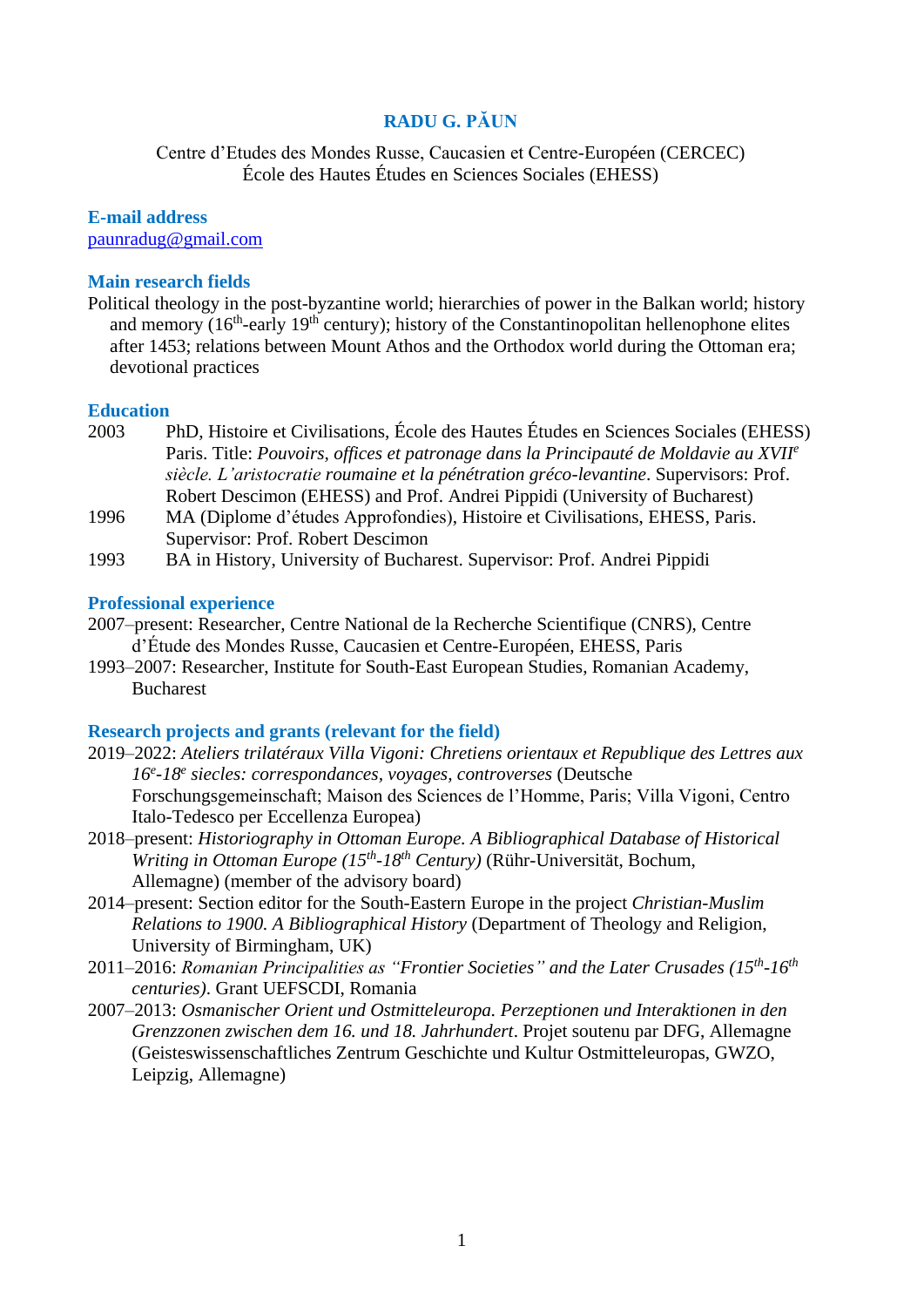## **Fellowships**

- 2009; 2008: Visiting researcher, Geisteswissenschaftliches Zentrum Geschichte und Kultur Ostmitteleuropas, GWZO, Leipzig
- 2008: visiting researcher, Hilandar Research Library and Resource Center for Medieval Slavic Studies, Ohio State University, Columbus, Ohio
- 2005–2006: Fellow, New Europe College, Institute for Advanced Study, Bucharest
- 2005: Visiting researcher, Maison des Sciences de l'Homme, Paris
- 2005: Visiting professor, EHESS, Paris
- 2003–2004: Postdoctoral fellowship, Agence Universitaire de la Francophonie, Bureau Europe Centrale et Orientale
- 2003: Doctoral fellowship, EHESS, Paris
- 2001: Visiting professor, EHESS, Paris
- 1998–1999: Fellow, New Europe College, Institute for Advanced Study, Bucharest

## **Publications (relevant for the field)**

### **Edited books (selection)**

- co-editor, with David Thomas, John Chesworth (coord.), Stanisław Grodź, Emma Gaze Loghin, Mehdi Sajid and Cornelia Soldat, *Christian-Muslim Relations. A Bibliographical History*, vol. 14, *Eastern and Central Europe (1700-1800)*, Leiden-Boston, Brill, 2020, 711 p.
- Les terres de l'orthodoxie au XVII<sup>e</sup> siècle, circa 1590-1720 / The Lands of Orthodoxy in the *Seventeenth Century, circa 1590-1720*, ed. by Nikolaos A. Chrissidis, Paul Bushkovitch and Radu G. Păun (*Cahiers du monde russe* 58/3, 2017), 290 p.
- co-editor, with David Thomas, John Chesworth (coord.), Lejla Demiri, Emma Gaze Loghin, Claire Norton, Reza Pourjavady, Umar Ryad and Carsten Walbiner, *Christian-Muslim Relations. A Bibliographical History*, vol. 10, *Ottoman and Safavid Empires (1600-1700)*, Leiden-Boston, Brill, 2017, 715 p.
- Radu G. Păun (coord.), *Histoire, mémoire et dévotion. Regards croisés sur la construction des identités dans le monde orthodoxe aux époques byzantine et post-byzantine*, Seyssel, La Pomme d'or, 2016, 464 p.
- Radu G. Păun, Ivan Biliarsky (eds.), *The Biblical Models of Power and Law* / *Les modèles bibliques du pouvoir et du droit*, Franckfurt/Main, Peter Lang, 2008 (Rechtshistorische Reihe 366), 310 p.
- Radu G. Păun, Ivan Biliarsky (eds.), *Culte des saints souverains et des saints guerriers et idéologie du pouvoir en Europe Centrale et Orientale*, Bucharest, New Europe College, 2007, 334 p.

#### **Articles in journals (selection)**

- "L'éternel retour à la fiction. Récits sur la fondation de l'Église et du droit en Moldavie aux XVII<sup>e</sup> – XIX<sup>e</sup> siècles", *Bulletin de Correspondance Hellénique Moderne et Contemporain* 2 (2020), on line, [https://doi.org/10.4000/bchmc.406.](https://doi.org/10.4000/bchmc.406)
- (with Ivan Biliarsky), "La version roumaine du Synodikon de l'Orthodoxie (Buzău, 1700) et les combats pour la « juste foi » à la fin du XVII<sup>e</sup> siècle", *Cahiers du Monde Russe* 58/3 (2017): 395-434 (*Les terres de l'orthodoxie au XVII<sup>e</sup> siècle, circa 1590-1720 / The Lands of Orthodoxy in the Seventeenth Century, circa 1590-1720*, ed. by P. Bushkovitch, N. A. Chrissidis and R. G. Păun).
- "Moaște și minuni la mănăstirea Hilandar de la Muntele Athos", *Analele Putnei* 12/1 (2016): 243-256.
- "Pomenirea lui Ştefan cel Mare (și a urmașilor săi) la mănăstirea Hilandar de la Muntele Athos. O îndreptare necesară și câteva ipoteze de lucru", *Analele Putnei* 10/1 (2014): 191-202.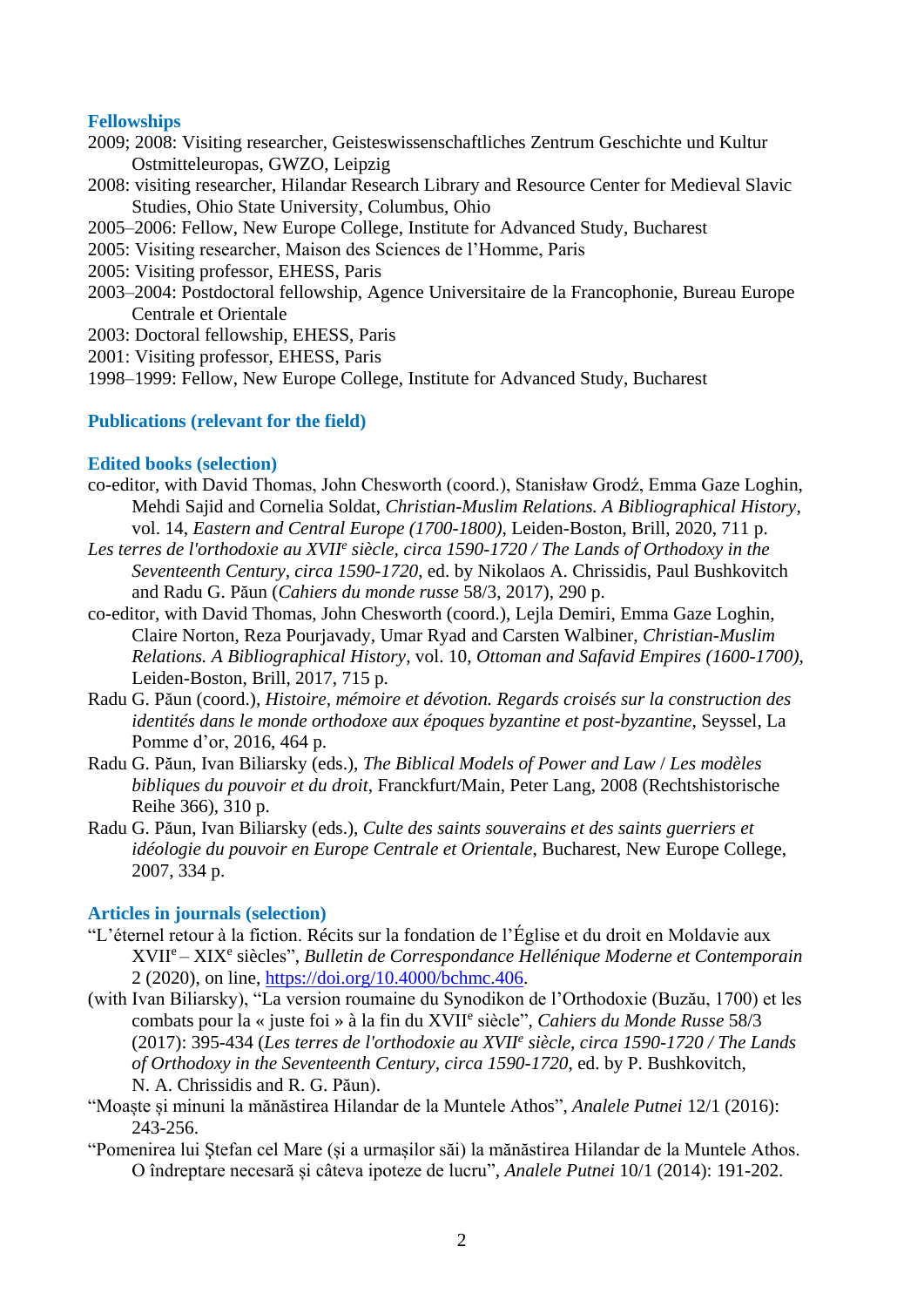- "La Moldavie de Ştefan le Grand (1457-1504) et le monastère de Hilandar au Mont Athos. Une rectification nécessaire", *Revue des Études Sud-Est Européennes* 51/1-4 (2013): 423-426.
- "La Moldavie de Ştefan le Grand (1457-1504) et le monastère de Hilandar au Mont Athos. Témoignages et hypothèses", *Revue des Études Sud-Est Européennes* 50/1-4 (2012): 167- 190.
- "În jurul pomenirii lui Ștefan cel Mare la Muntele Athos. Mărturii, ipoteze, întrebări", *Analele Putnei* 7/1 (2011): 333-350.
- "La Valachie et le monastère de Chilandar au Mont Athos. Nouveaux témoignages (XVe-XVIe siècles)", *Medieval and Early Modern Studies for Central and Eastern Europe* 2 (2010): 137-184.
- "Quelques notes sur le commencement des rapports entre la Valachie et le monastère de Chilandar au Mont Athos", *Revue des Etudes Sud-Est Européennes* 46/1-4 (2008): 151- 164.
- "L'idée impériale dans les chroniques roumaines en langue slave. Repères pour une histoire impossible", *Méditerranées* 26-27 (2001): 175-213.
- "La circulation des pouvoirs dans les Pays Roumains au XVII<sup>e</sup> siècle. Repères pour un modèle théorique", *New Europe College Yearbook* (1998-1999): 263-311.

## **Articles in books (selection)**

- "Les principautés danubiennes et la *Slavia orthodoxa* balkanique (à l'exception des terres bulgares), XIV<sup>e</sup> – début du XVIII<sup>e</sup> siècle. Propositions pour un bilan historiographique", in Andrei Timotin (ed.), *Un siècle d'études sud-est européennes en Roumanie. Bilan historiographique*, Brăila, Istros, 2019, 99-132 (Bibliothèque de l'Institut d'Etudes Sud-Est Européennes 7).
- "Slujba la sărbătoarea Duminicii Ortodoxiei. Pentru o istorie a *Triodului* în limba română", in Emanuela Timotin (éd.), *Elemente de ceremonial în literatura din spațiul românesc (secolele al XIV-lea – al XVIII-lea*, Bucharest, Editura Academiei Române, 2019, 126-150.
- "Mémoires d'Empire. Les listes d'empereurs dans le Chronographe de Pseudo-Dorothéos de Monemvasia (XVII<sup>e</sup>-XVIII<sup>e</sup> siècles)", in Gregorio Salinero, Miguel Ángel Melón Jiménez (coord.), *Le temps des listes. Représenter, savoir et croire à l'époque moderne*, Brussels-Franckfurt/Main-Berna, Peter Lang, 2018, 83-104.
- "L'office liturgique et le Synodikon du Dimanche de l'Orthodoxie en roumain. Textes et contextes", in *Laudator temporis acti. Studia in memoriam Ioannis A. Božilov*, vol. 1, *Religio, Historia*, ed. by Ivan. A. Biliarsky, Sofia, Gutenberg, 2018, 134-152.
- "Stavrinos the Vestiary, *Diēgēsis ōraiotatē toū Michaēl voivonta*", in *Christian-Muslim Relations. A Bibliographical History*, vol. 10, *Ottoman and Safavid Empires, (1600-1700)*, ed. by D. Thomas, J. Chesworth (coord.), L. Demiri, E. Gaze Loghin, C. Norton, R. G. Păun, R. Pourjavady, U. Ryad, C. Walbiner, Leiden, Brill, 2017, 119-127.
- "Pseudo-Dōrotheos of Monemvasia, *Vivlion historikon periechon en synopsei diaphorous kai exochous historias*", in *Christian-Muslim Relations. A Bibliographical History*, vol. 10, *Ottoman and Safavid Empires, (1600-1700)*, ed. by D. Thomas, J. Chesworth (coord.), L. Demiri, E. Gaze Loghin, C. Norton, R. G. Păun, R. Pourjavady, U. Ryad, C. Walbiner, Leiden, Brill, 2017, 174-184.
- "L'ordre de l'éternité. Sur la mémoire liturgique du monastère de Hilandar (Mont Athos, XVII<sup>e</sup> XVIII<sup>e</sup> siècles)", in Radu G. Păun (coord.), *Histoire, mémoire et dévotion. Regards croisés sur la construction des identités dans le monde orthodoxe aux époques byzantine et postbyzantine*, Seyssel, La Pomme d'or, 2016, 257-304.
- "Baia de Aramă *métochion* valaque du monastère de Hilandar. La première fondation (1646) et la sécularisation (1863)", in Petronel Zahariuc (ed.), *Relațiile românilor cu Muntele Athos și cu alte Locuri Sfinte (secolele XIV-XX). In honorem Florin Marinescu*, Iași,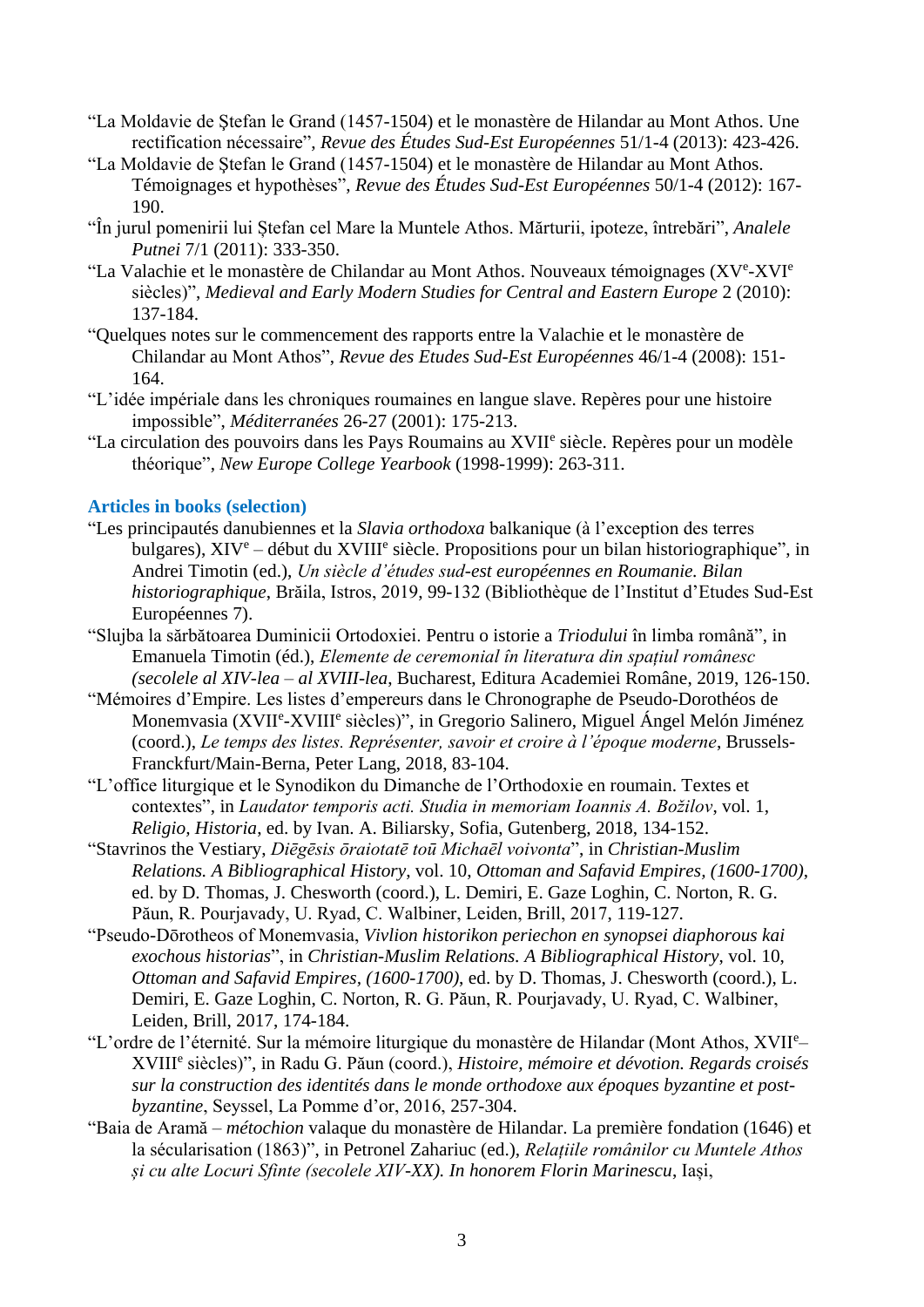Universitatea « Al. I. Cuza », 2017, 71-106 (abridged version: "Le premier métochion du monastère de Hilandar en Valachie (1646)", in *Hē exaktinōsē tou Hagiou Orous ston Orthodoxo kosmo: ta metochia / Mount Athos: Spreading the Light to the Orthodox World: The Metochia*, Thessaloniki, Hagioretike Estia, 2015, 261-267).

- "Mount Athos and the Byzantine-Slavic Tradition in Wallachia and Moldavia after the Fall of Constantinople", in Vlada Stanković (ed.), *The Balkans and the Byzantine World before and after the Captures of Constantinople, 1204 and 1453*, Lanham, Maryland, Lexington Books, 2016, 117-163.
- "Gavriēl ho prōtos; Gavril Protul. *Vios kai politeia tou hosiou kai theophorou patros hēmōn Nēphōnos*", in *Christian-Muslim Relations. A Bibliographical History*, vol. 7, *Central and Eastern Europe, Asia, Africa and South America (1500-1600)*, ed. by David Thomas, John Chesworth *et al.*, Leiden, Brill, 2015, 76-84.
- (with Ovidiu Cristea), "Moldavian Diplomatic Correspondence", in *Christian-Muslim Relations. A Bibliographical History*, vol. 7, *Central and Eastern Europe, Asia, Africa and South America (1500-1600)*, ed. by David Thomas, John Chesworth *et al.*, Leiden, Brill, 2015, 215-224.
- "Abbot Macarie, Macarie. The Chronicle of Moldavia from 1504 to 1551", in *Christian-Muslim Relations. A Bibliographical History*, vol. 7, *Central and Eastern Europe, Asia, Africa and South America (1500-1600)*, ed. by David Thomas, John Chesworth *et al.*, Leiden, Brill, 2015, 310-317.
- "Abbot Eftimie. The Chronicle of Moldavia from 1541 to 1554", in *Christian-Muslim Relations. A Bibliographical History*, vol. 7, *Central and Eastern Europe, Asia, Africa and South America (1500-1600)*, ed. by David Thomas, John Chesworth *et al.*, Leiden, Brill, 2015, 347-351.
- "Monk Azarie; Azarie. The Chronicle of Moldavia from 1551 to 1574", in *Christian-Muslim Relations. A Bibliographical History*, vol. 7, *Central and Eastern Europe, Asia, Africa and South America (1500-1600)*, ed. by David Thomas, John Chesworth *et al.*, Leiden, Brill, 2015, 452-456.
- "The Barbarian Emperor. Thinking about Empire and Power Hierarchies during the Ottoman Era (Slavic Orthodox Lands,  $15<sup>th</sup> - 17<sup>th</sup>$  centuries)", in Robert Born, Andreas Puth (coord.), *Osmanischer Orient und Ostmitteleuropa. Perzeptionen und Interaktionen in den Grenzzonen zwischen dem 16. und 18. Jahrhundert*, Stuttgart, Franz Steiner, 2014, 75-106 (Forschungen zur Geschichte und Kultur des östlichen Mitteleuropa 48).
- "*Well-born of the Polis*. The Ottoman Conquest and the Reconstruction of the Greek Orthodox Elites under Ottoman Rule  $(15<sup>th</sup>-17<sup>th</sup>$  centuries)", in Robert Born, Sabine Jagodzinski (coord.), *Türkenkriege und Adelskultur in Ostmitteleuropa vom 16.-18. Jahrhundert*, Leipzig, Jan Thorbecke, 2104, 59-85 (Studia Jagellonica Lipsiensia 14).
- "Some Remarks about the Historical Origins of the "Phanariot Phenomenon" in Moldavia and Wallachia (16<sup>th</sup>-19<sup>th</sup> centuries)", in Radu G. Păun, Gelina Harlaftis (éds.), *Greeks in Romania in the Nineteenth Century*, Athens, Alpha Bank Historical Archives, 2013, 47-94.
- "Enemies Within. Networks of Influence and the Military Revolts against the Ottoman Power (Moldavia and Wallachia, 16<sup>th</sup>-17<sup>th</sup> centuries)", in Gábor Kármán, Lovro Kunčević (éds.), *The European Tributary States of the Ottoman Empire in the Sixteenth and Seventeenth Centuries*, Leiden, Brill, 2013, 209-249 (The Ottoman Empire and Its Heritage 53).
- "Byzance d'empereur et Byzance d'Église. Sur le couronnement des princes 'phanariotes' à Constantinople", in Olivier Delouis, Anne Couderc, Petre Guran (coord.), *Héritages de Byzance en Europe du Sud-Est à l'époque moderne et contemporaine*, Athens, École française d'Athènes, 2013, 141-160 (Mondes méditerranéens et balkaniques 4).